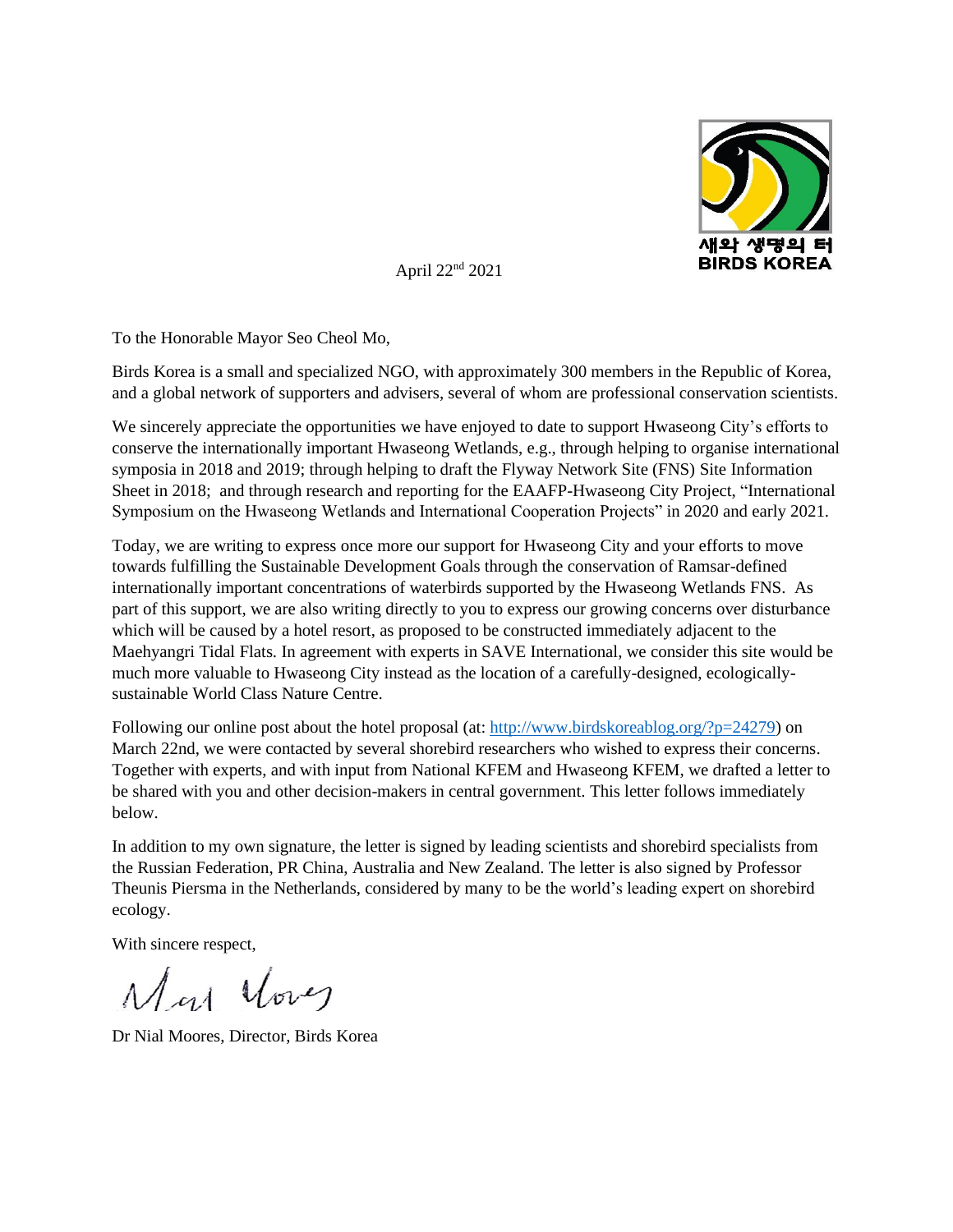## To Whomsoever it may concern,

As conservation scientists and professional researchers, we are writing at this time to offer our support to decision-makers, NGOs and local communities in their efforts to conserve the waterbirds of the Hwaseong Wetlands Flyway Network Site (FNS) in Hwaseong City, Gyeonggi Province. We are also writing to express our growing concern at the proposed construction of a hotel resort immediately adjacent to the Maehyangri Tidal Flats, which form a key part of the Flyway Network Site.

To the best of our understanding, the Hwaseong Wetlands FNS is one of the most important shorebird sites in the Republic of Korea and in the Yellow Sea. Moreover, the Maehyangri Tidal Flats are the most important component part of the Hwaseong Wetlands FNS for those waterbird species which are ecologically dependent on intertidal wetlands for food and other resources, enabling them to complete long and perilous annual migrations successfully.

Most waterbird species, including shorebirds, are sensitive to disturbance caused by people. Many species of shorebird fly away when still at a substantial distance from sources of disturbance, which can include people simply walking on the tidal flat. The recently-announced hotel complex, as proposed within 100 m of the Maehyangri Tidal Flats, and related infrastructural development (which will include road-widening and the removal of a fence), will in our opinion result in a substantially increased level and frequency of disturbance to the waterbirds which need to feed and roost at this site.

Based on the "Wise Use of Hwaseong Wetlands" report, posted on March 31<sup>st</sup> on the website of the East Asian-Australasian Flyway Partnership Secretariat, we understand that the Hwaseong Wetlands FNS regularly supports at least 16 species of waterbird in internationally important concentrations of more than 1% of a population as defined by the Ramsar Convention. This total includes at least eight species of shorebird which are ecologically dependent on tidal flats, three of which are assessed by the IUCN as globally Near Threatened (Eurasian / Far Eastern Oystercatcher; Eurasian Curlew; Bar-tailed Godwit) and two of which are assessed by the IUCN as globally Endangered (Far Eastern Curlew and Great Knot). In addition, there is a recent record within 500 m of the proposed hotel site of a single Critically Endangered Spoon-billed Sandpiper, and multiple records of globally Endangered Nordmann's Greenshank. In addition to shorebirds, three more globally threatened waterbirds are regularly found on the Maehyangri Tidal Flats in Ramsar-defined internationally important concentrations: Saunders's Gull, Black-faced Spoonbill and Chinese Egret.

Because of their exceptional importance to waterbirds and to fisheries, the Maehyangri Tidal Flats clearly meet Ramsar Convention criteria used to identify internationally important wetlands.

The conservation and wise use of internationally important wetlands like the Hwaseong Wetlands FNS is both in the national and global interest. However, many waterbird species in the East Asian-Australasian Flyway are in decline, indicating a continuing and chronic loss of wetland ecosystem health and diversity. Causes of declines in waterbirds in general and of shorebirds in particular are many, but permanent habitat loss from development and temporary or permanent habitat loss due to disturbance, especially of sensitive roost sites, are major causes.

Research conducted along the East Asian-Australasian Flyway indicates that increased levels of disturbance close to foraging and roost sites, as likely to be caused by this proposed hotel resort and road development, can result in substantially increased energy expenditure by shorebirds, as birds are forced to fly more frequently and further from these sources of disturbance. In the case of long-range migratory shorebirds like the Far Eastern Curlew, increased energy use associated with as few as ten disturbance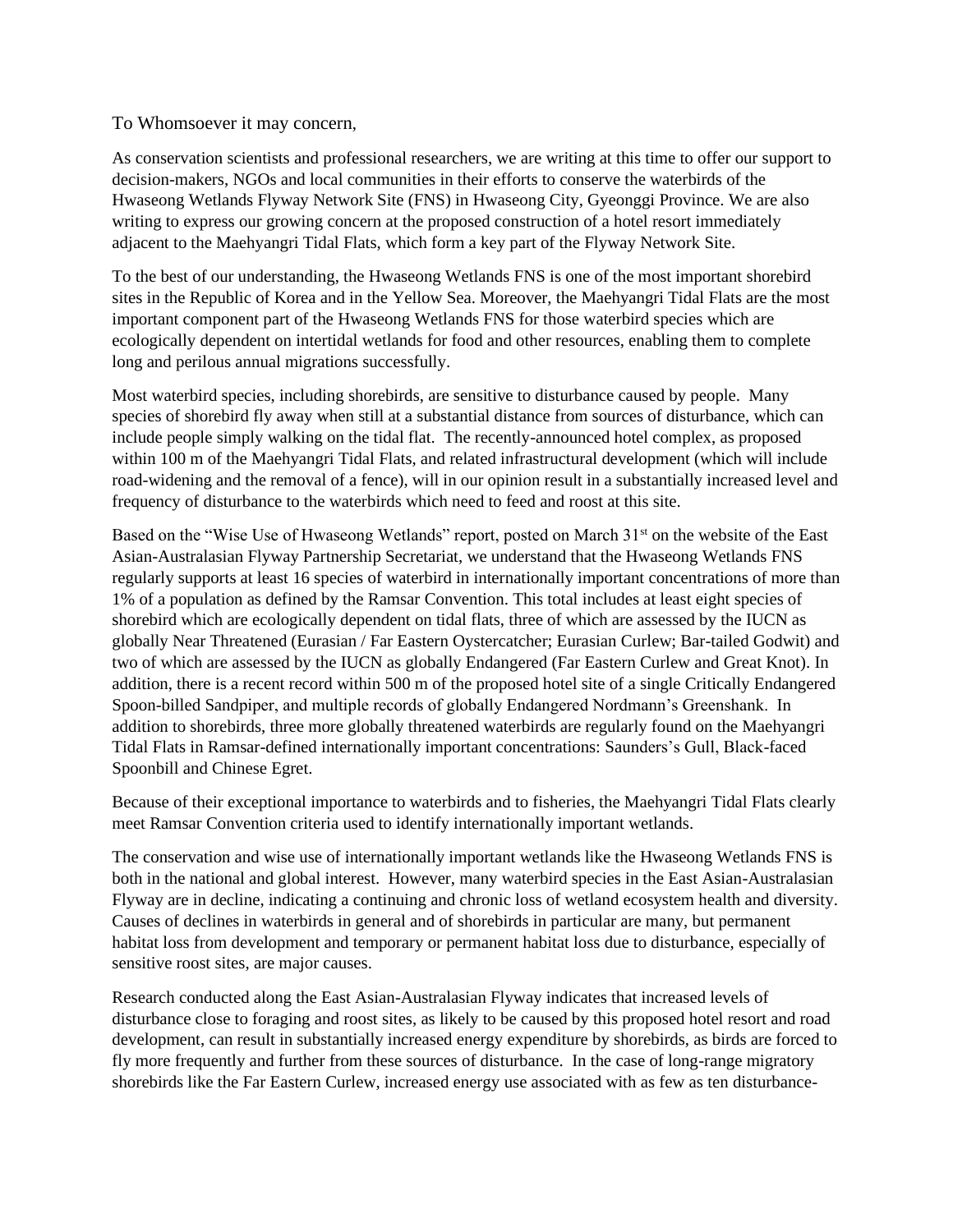caused "escape" flights per day could have negative consequences to the point of reducing survival or reproductive success, thus negatively impacting the species' population in long-term.

In addition to calling for a thorough Environmental Impact Assessment to assess and mitigate all impacts on waterbirds to be caused by any development close to the Maehyangri Tidal Flats, our further advice is that there is also a clear need to improve habitat condition for waterbirds within other parts of the Hwaseong Wetlands FNS. Roost sites are needed by shorebirds during high tide when tidal flats are covered by seawater. Based on available evidence and observed use patterns, two key shorebird roost sites in the Hwaseong Wetlands FNS are (1) the southeastern shore of the Hwaseong Reclamation Lake and (2) a shallow wetland, referred to locally as "Pond 13". These two roost sites will only remain usable by reducing disturbance and by maintaining suitable shallow water levels. It is very important to conserve and manage both the Maehyangri Tidal Flats, which are critical for feeding, and these two roost sites, which are critical resting places at high tide, in order to support shorebird populations.

A substantial body of scientific evidence has shown that equitable, economic, environmental and social benefits can only be accrued through appropriate management and wise use of internationally important wetlands. Protection of the Maehyangri Tidal Flat and nearby roost sites will both benefit the waterbirds and also create golden opportunities for responsible eco-tourism and environmental education, as demonstrated at many other Ramsar Sites throughout the East Asian-Australasian Flyway.

In closing, as experts specializing in the conservation of waterbirds, we would again like to encourage Hwaseong City and relevant government bodies in the Republic of Korea to conserve these internationally important wetlands and the birds that depend upon them, ideally through designation of the Hwaseong Wetlands FNS as a nationally protected wetland area and Ramsar site. Following designation, ongoing evidence-based management will then be required to maintain this habitat in good condition into the future.

Respectfully,

| Dr Nial Moores           | Director, Birds Korea, Republic of Korea, |  |
|--------------------------|-------------------------------------------|--|
|                          | PhD in Conservation of Avian              |  |
|                          | <b>Biodiversity</b>                       |  |
| Professor Richard Fuller | Professor of Biodiversity and             |  |
|                          | Conservation, University of Queensland,   |  |
|                          | Australia                                 |  |
| Professor Zhijun Ma      | Professor, School of Life Sciences, Fudan |  |
|                          | University, Shanghai, China               |  |
| Dr Phil Battley          | Associate Professor of Zoology, Massey    |  |
|                          | University, New Zealand                   |  |
| Dr Diana V Solovyeva     | Laboratory of Ornithology,                |  |
|                          | Institute of Biological Problems of the   |  |
|                          | North, Magadan, Russia                    |  |
|                          | <b>EAAFP Scaly-sided Merganser Task</b>   |  |
|                          | Force Coordinator. SSC, IUCN              |  |

 $M_{cl}$  Vores